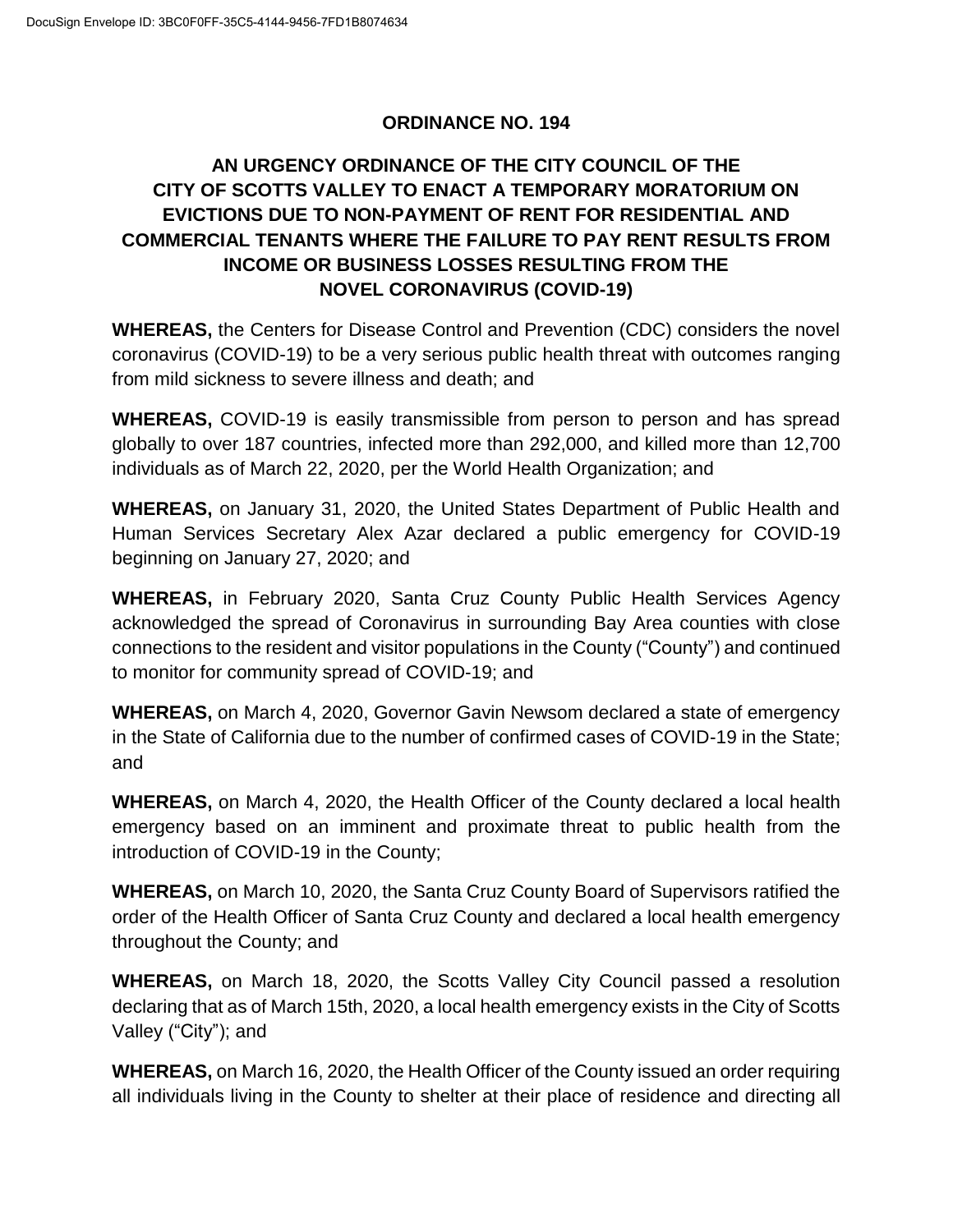businesses and governmental agencies to cease all non-essential operations at physical locations in the County. Additionally, the County Superintendent of Schools and all district superintendents in the County have closed schools through April 10, 2020, which will cause children to have to remain at home, leading to many parents to take time off work, whether paid or unpaid. Hourly wage earners are unlikely to be paid for time off. The inability to work due to school closures will economically strain those families that cannot afford to take time off from work to stay at home; and

**WHEREAS,** on March 16, 2020, Governor Gavin Newsom issued Executive Order N-28- 20, which authorizes local jurisdictions to suspend the evictions of tenants for the nonpayment of rent and take other measures if the non-payment is a result of the COVID-19 pandemic; and

**WHEREAS**, on March 22, 2020, President Donald Trump Declared a Major Disaster in the State of California related to the COVID-19 pandemic; and

**WHEREAS,** the COVID-19 pandemic and associated public health orders are expected to result in a severe loss of income to a widespread portion of the local population that depend on wages or business income to pay rent. The County is already experiencing a homelessness crisis as one of the least affordable communities in the world, creating a housing affordability crisis, which is driving homelessness and displacement of residents. Many of the County's residents are rent-burdened, paying over 30 percent of their income on rent, and some renters are severely rent-burdened, paying over 50 percent of their income on rent, which leaves less money for families to spend on other necessities like food, healthcare, transportation and education; and

**WHEREAS,** the COVID-19 pandemic and associated public health orders are expected to result in the closure of many local businesses until at least April 7, 2020, and result in extreme restrictions on other local businesses until then, and possibly thereafter, which may result in layoffs and increased unemployment; and

**WHEREAS,** this ordinance is a temporary moratorium intended to promote stability and fairness within the rental market in the City during the COVID-19 pandemic and to prevent avoidable homelessness thereby serving the public peace, health, safety and public welfare and to enable tenants in the City whose income and ability to work is affected due to COVID-19 to remain in their homes; and

**WHEREAS,** displacement through eviction destabilizes the living situation of tenants and impacts the health of City residents by uprooting children from schools, disrupting the social ties and networks that are integral to citizens' welfare and the stability of communities within the City; and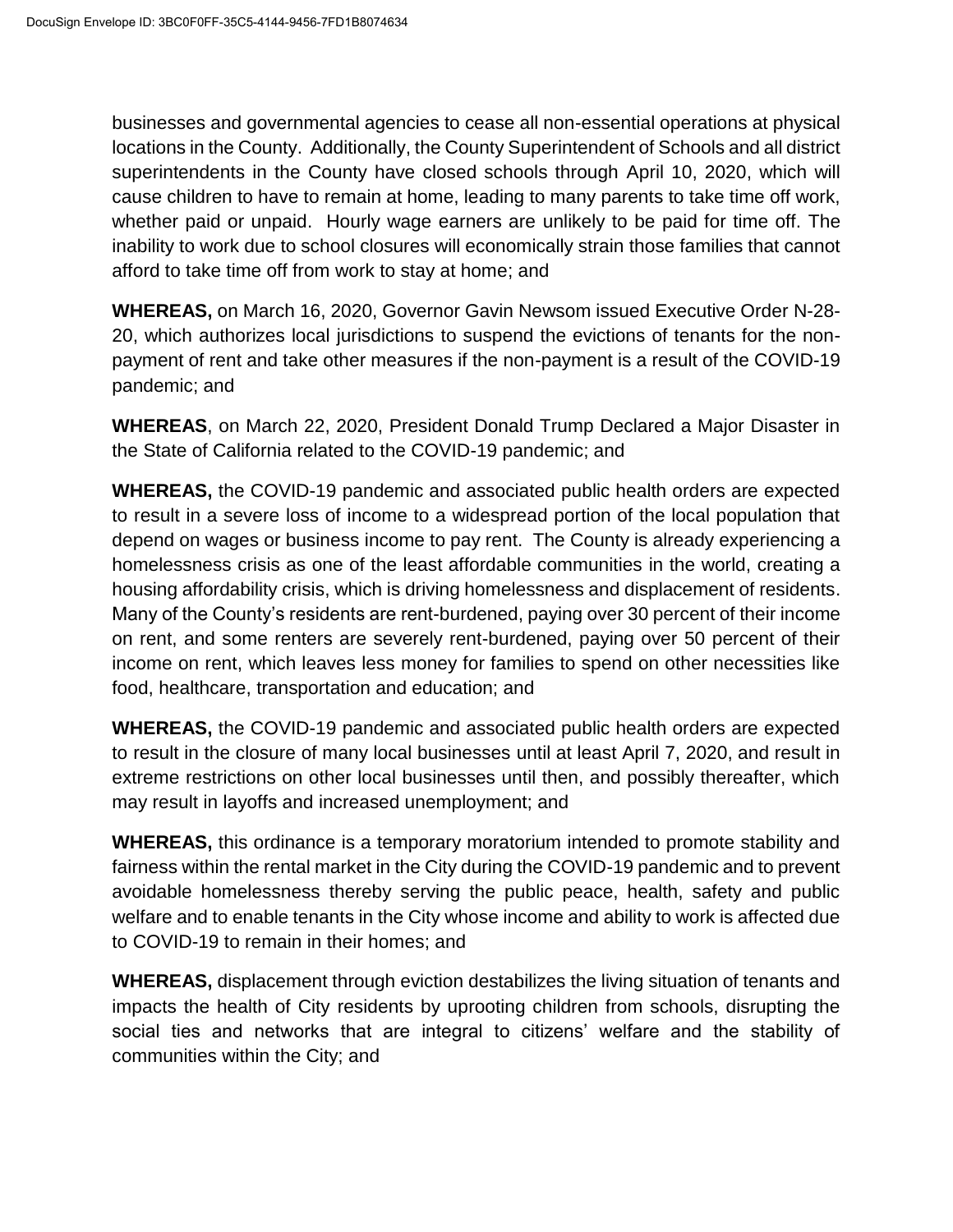**WHEREAS,** displacement through eviction creates undue hardship for tenants through additional relocation costs, stress and anxiety, and the threat of homelessness due to the lack of alternative housing; and

**WHEREAS,** during the COVID-19 pandemic, affected tenants who have lost income due to impacts on the economy or their employment may be at risk of homelessness if they are evicted for non-payment as they will have little or no income and thus be unable to secure other housing if evicted; and

**WHEREAS,** without local protection, eviction notices for failure to pay rent are likely to surge as residents and businesses are unable to earn income due to the COVID-19 pandemic, or are forced to pay substantial medical expenses associated with COVID-19; and

**WHEREAS,** the City Council has determined it is appropriate to temporarily prohibit evictions through May 31, 2020, for any residential or commercial tenant who can demonstrate that they are being evicted for non-payment of rent, and that such failure is a direct impact of COVID-19.

**NOW, THEREFORE, BE IT ORDAINED** by the City Council of the City of Scotts Valley as follows:

### **SECTION 1**. **MORATORIUM ON EVICTIONS**.

A. **Purpose.** This Ordinance prohibits evictions through May 31, 2020, the expiration date in Governor Newsom's Executive Order N-28-20, for any tenant who can demonstrate that they received a notice of eviction for failure to pay rent, and that such failure is related to a substantial loss of income or substantial out-of-pocket medical expenses resulting from the COVID-19 pandemic and any local, state or federal government response to the pandemic.

### **B. Definitions.**

- 1. "Commercial real property" means any real property that is used for business or income producing purposes.
- 2. "Owner" means any person, acting as a principal or through an agent, providing Residential or Commercial real property for rent, and includes a predecessor in interest to the owner.
- 3. "Residential real property" means any dwelling or unit that is intended or used for human habitation.
- 4. "Tenancy" means the lawful occupation of Residential or Commercial real property and includes a lease or sublease.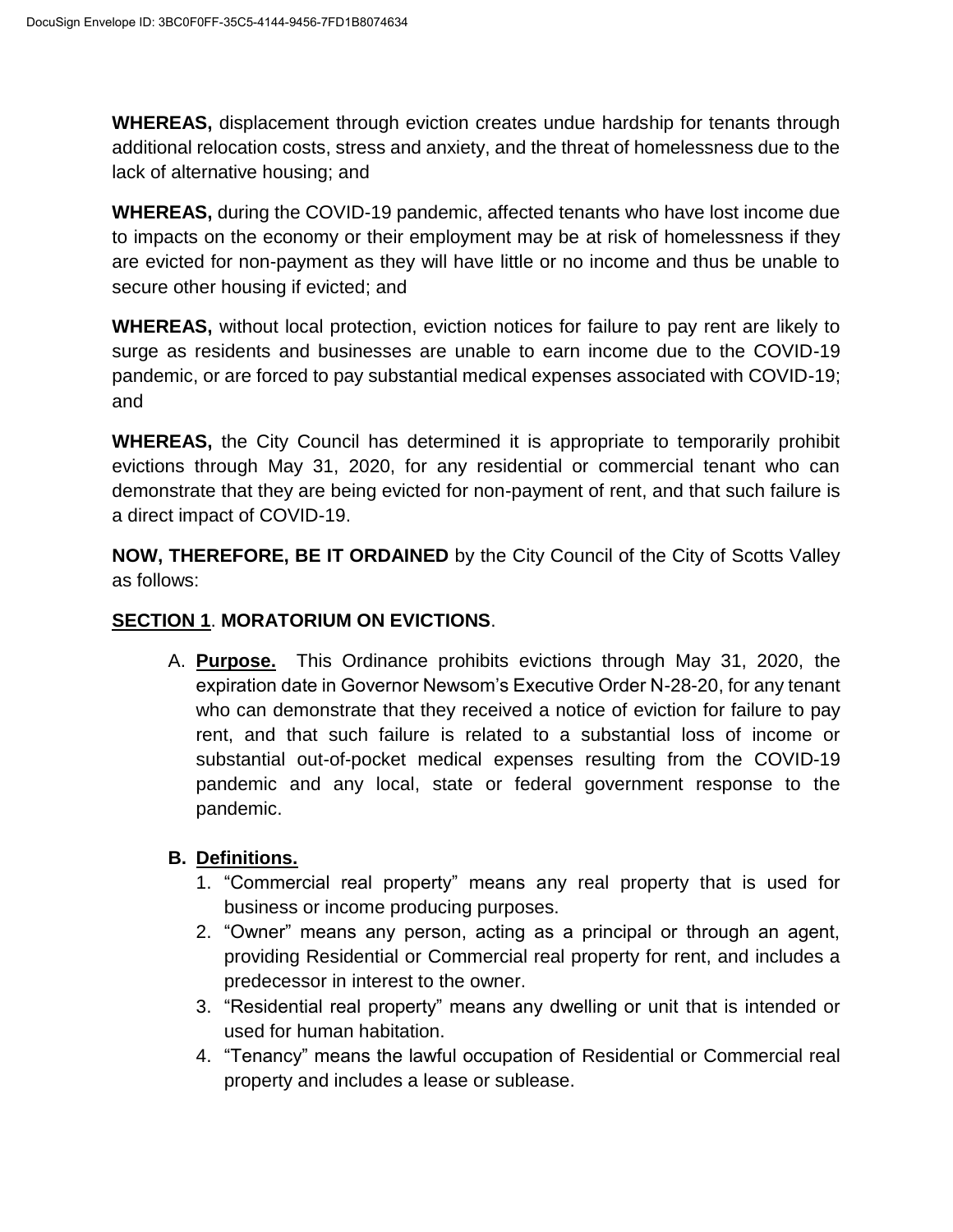## **C. Prohibitions on Evictions Stemming from COVID-19 Losses.**

- 1. Through May 31, 2020, the expiration date in Governor Newsom's Executive Order N-28-20, the Owner of Residential or Commercial real property shall not terminate a tenancy for failure to pay rent if the tenant demonstrates that the failure to pay rent is directly related to substantial loss of income or the substantial out-of-pocket medical expenses associated with the COVID-19 pandemic or any local, state or federal government response to the pandemic.
- 2. In order for this section to apply, a tenant must demonstrate through documentation or other objectively verifiable means:
	- a. Substantial loss of income from (a) job loss; (b) layoffs; (c) a reduction in the number of compensable hours of work; (d) a store, restaurant, office or business closure; (e) a substantial decrease in business income caused by a reduction in opening hours or consumer demand; (f) the need to miss work to care for a homebound school-aged child or family member infected with the coronavirus; or (g) other similarly caused loss of income that resulted from COVID-19; or
	- b. Substantial out-of-pocket medical expenses related to COVID-19.
- 3. This prohibition shall also apply to an Owner's action that constitutes construction eviction under California law.
- 4. An Owner's failure to comply with this ordinance shall render any notice of termination of tenancy void. This section may be asserted as an affirmative defense in an unlawful detainer action. Terminations that are required to comply with an order issued by a government agency or court requiring that the real property be vacated are excepted from this prohibition. An Owner's failure to comply with this ordinance does not constitute a criminal offense but will subject an Owner to administrative and civil fines and penalties as set forth in Title 4 of the Scotts Valley Municipal Code.
- 5. Nothing in this ordinance shall relieve a tenant of the obligation to pay rent or other monies owed, nor restrict a landlord's ability to recover rent or amounts due.
- 6. This ordinance shall be liberally construed to provide the broadest possible protection for tenants in the City.
- 7. Nothing herein shall prohibit evictions for reasons other than those specified in Paragraph 2 above.
- D. **Tenant Obligations.** To qualify for the protections afforded under Subdivision C above, a tenant must do the following: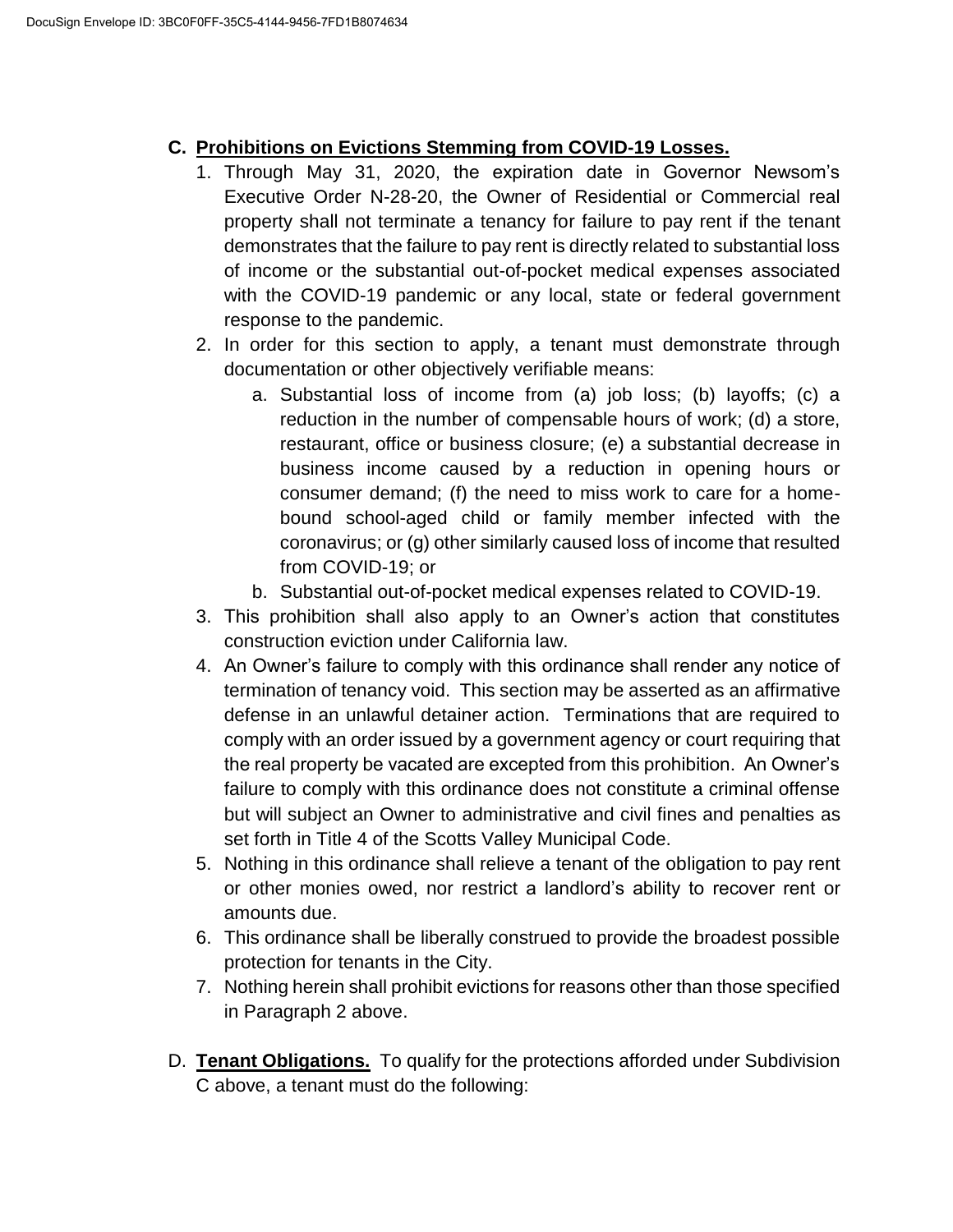- 1. Notify the landlord in writing before rent is due that the tenant has a covered reason for delayed or reduced payment. For purposes of this Ordinance, "in writing" includes email or text communications to a landlord or the landlord's representative with who the tenant has previously corresponded by email or text; and
- 2. Provide the landlord with verifiable documentation to support the assertion of a covered reason for delayed or reduced payment. Any financial information provided to the landlord shall be held in confidence, and only used for evaluating a tenant's claim; and
- 3. Pay all that portion of rent that the tenant is able to pay.
- 4. Tenants who were afforded eviction protection under this section shall have up to one hundred twenty days (120) days after the termination of this ordinance to pay their landlord all unpaid rent.

**SECTION 2. SEVERABILITY**, If any section, subsection, sentence, clause, phrase, portion of the application thereof, to any person or circumstance of this Ordinance is for any reason held invalid or unconstitutional by any court of competent jurisdiction such portion shall be deemed a separate, distinct, and independent provision of such ordinance and shall not affect the validity of the remaining portions thereof.

**SECTION 3. REPEALS AND CONFLICTING ORDINANCES**. All other ordinances of the City of Scotts Valley or provisions of the Scotts Valley Municipal Code which are in conflict with this Ordinance are hereby repealed to the extent of such conflict.

**SECTION 4. CEQA COMPLIANCE**. The City Council finds and determines that the enactment of this Ordinance is not a project as defined by the California Environmental Quality Act (CEQA)(CCR, Title 14, Chapter 3 ("CEQA Guidelines"), Article 20, Section 15378). In addition, CEQA Guidelines Section 15061 includes the general rule that CEQA applies only to activities which have the potential for causing a significant effect on the environment. Where it can be seen with certainty that there is no possibility that the activity in question may have a significant effect on the environment, the activity is not subject to CEQA. Because the proposed action and this matter have no potential to cause any effect on the environment, this matter is not a project. Because the matter does not cause a direct or any reasonably foreseeable indirect physical change on or in the environment, this matter is not a project. Lastly, CEQA Guidelines Section 15378 (b) (4) specifically states that the creation of government funding mechanisms or other government fiscal activities which do not involve any commitment to any specific project as 'not a project.'

**SECTION 5. EFFECTIVE DATE AND TERMINATION**. The City Council of the City of Scotts Valley hereby finds that there is a current and immediate threat to the public health, safety and/or welfare and a need for immediate preservation of the public peace, health and safety. The directives from health officials to contain the spread of COVID-19 have resulted in the loss of business, furloughs, loss of wages and lack of work for employees.